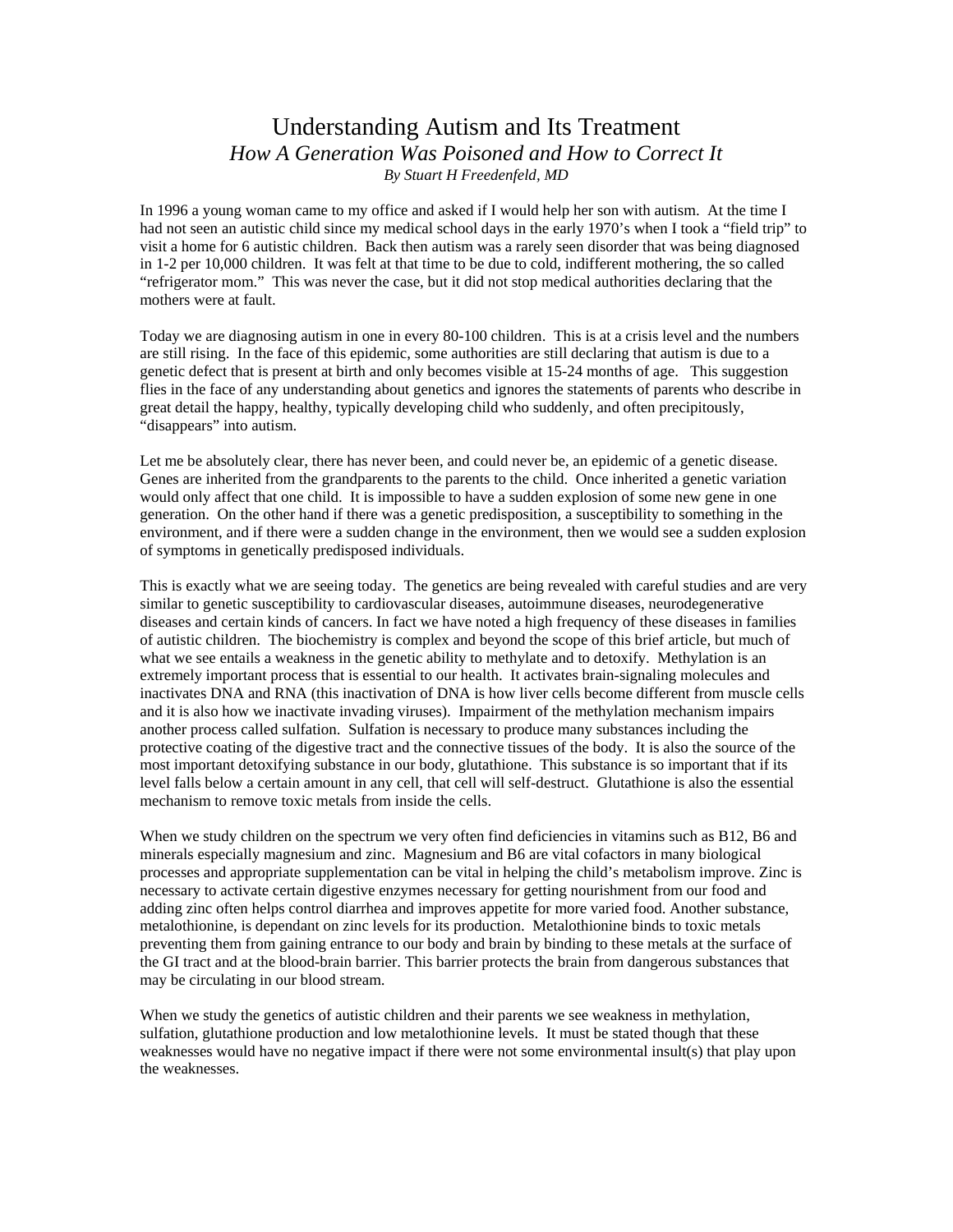Many of the children we see have "gut issues". This may be extremely severe diarrhea often with a remarkably foul odor. Other children have severe constipation with stools that routinely block the toilets or cause distended abdomens not unlike what we see in starving children from Biafra. Some children suffer with severe abdominal pains that they relieve but bending over furniture to apply pressure that helps to relieve the pain. GI specialists have reported abnormal inflammatory lymphatic nodules lining the colon and many have inflammation resembling Crohn's disease. Many of these abnormalities improve with certain dietary changes or anti-inflammatory treatments. Rarely anti-inflammatory medications need to be used.

So what new environmental toxin has entered our world and caused this epidemic in the past 40 years?

Much attention has been given to mercury and other heavy metals. Mercury is accepted to be the most toxic non-radioactive element on the planet and it has become a pervasive element in our environment. In this country alone we dump 200 tons of mercury into the atmosphere every year. This rains back to the ground and eventually finds its way to our waterways and into our fish. More importantly dentists place 100 million "silver" amalgams containing 27.5 tons of mercury onto our teeth every year. This unstable silver-mercury amalgam results in huge amounts of mercury leaching into our body year after year. Any mercury present in a pregnant mother is concentrated 8 fold by the placenta. Thimerosal in childhood vaccines has been a great concern to many physicians and parents.

Not to down-play mercury but when we test children for toxic metals we find more lead, often accompanied by arsenic, cadmium and antimony, in the children. All toxic metals are just that, toxic. There is no safe level of any of these substances and developing brains are much more susceptible to damage from toxicants than adult brains.

Plastic byproducts are also a concern. Phthalates are used to soften plastics and are found in teething rings, bottle nipples, plastic toys and cosmetics (they hold the fragrance in place). Bisphenol A (BPA) is used to harden plastics such as Nalgene type water bottles and many baby bottles as well as dental sealants and that glossy lining in tin cans (highest levels were found in chicken soup, ravioli and infant formula). Plastic wrap is a polyvinyl chloride product. Each of these substances is known to be toxic and each of them cause biological abnormalities that have been associated with disrupting hormone function, energy production and brain function. Each of these abnormalities is observed in children with autism.

Pesticides are not only sprayed on our lawns and gardens and in our homes but they are also used in ever increasing amounts on our food supply. In fact non-organic food is now considered the major source of exposure to this terrible family of toxicants. These pesticides damage energy production, interfere with enzyme activity and specifically interfere with methylation, sulfation and digestive enzyme function. What better reason is there to support local organic farmers?

Flame retardants in our furniture and children's clothing contain the toxic metal antimony and the very toxic poly-brominated diphenyl ethers (PBDE's) that are similar in structure and toxicity to PCBs and dioxin. This is concentrated in house dust and children absorb it through their skin and lick it off their hands

I am telling you these things both to make the point that we have dramatically increased the amount of toxicants in our environment and to draw attention to the relationship between these toxicants and increased frequency of autism in our children. Perhaps the toxic metals including mercury and aluminum or other toxic substances in vaccines like formaldehyde play a role in the age of onset of symptoms, perhaps not.

## **But I said autism is treatable so what can we do?**

These children have multiple problems that each needs to be addressed to achieve full recovery. Because they were genetically susceptible and because toxic substances and metals affect so many biochemical processes it is not unfair to say they are biochemical train wrecks. Each child is unique and has to be approached individually, but there are common themes.